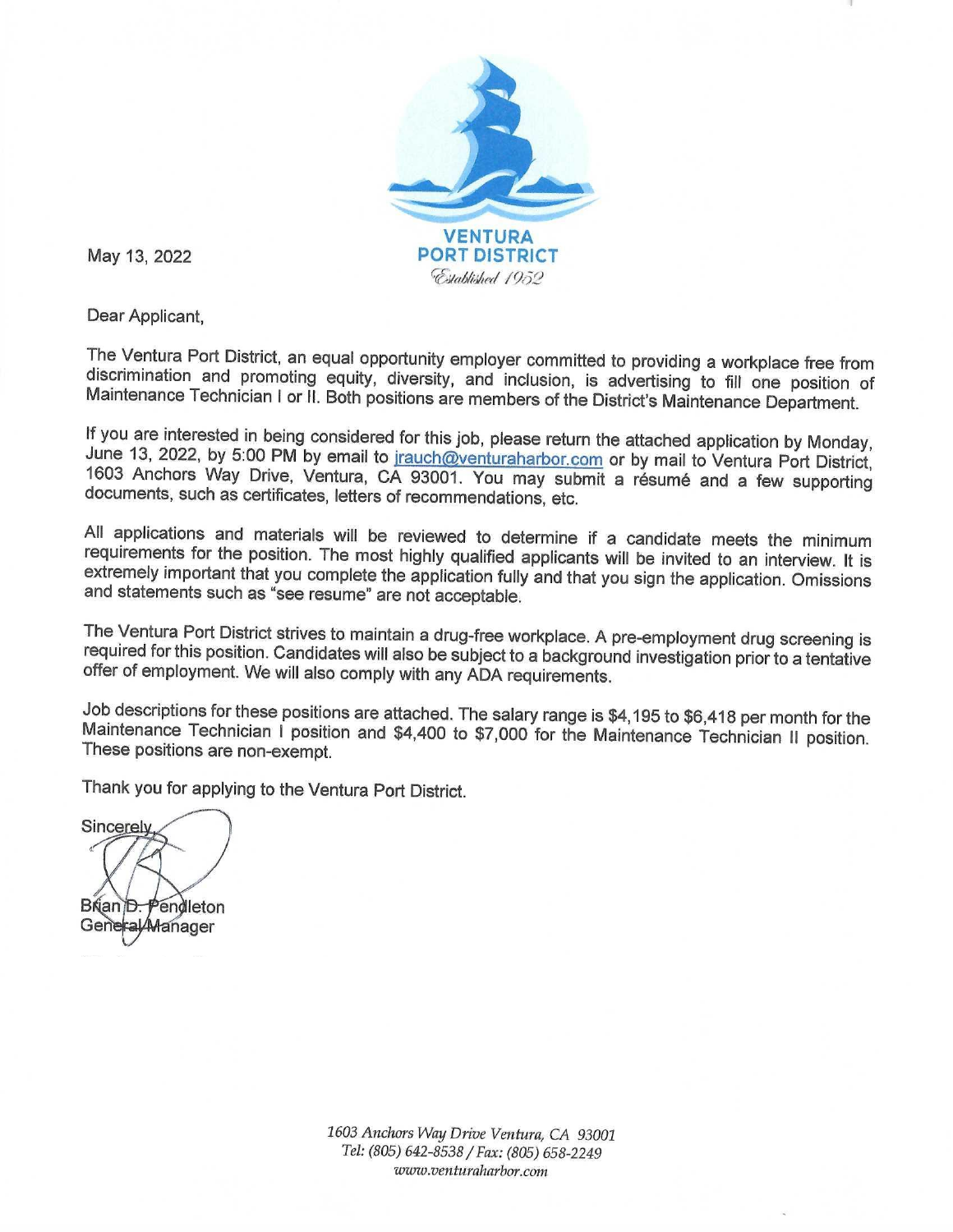### JOB TITLE: **MAINTENANCE TECHNICIAN I** REPORTS TO: **Maintenance Supervisor** FLSA: Hourly – Non-Exempt

## **JOB SCOPE**:

Under general supervision, performs skilled tasks in the maintenance, replacement, and repair of the District's building and facility equipment. Designs, installs, and maintains electrical, mechanical, HVAC, plumbing and communication systems. Assumes responsibility for assigned tasks. Demonstrates a good understanding of all applicable policies, procedures, and work methods associated with assigned duties. Performs other related duties as required. Inspects routine and complex structures, including repairs, alterations and building systems at various stages of construction for compliance with the building, plumbing, electrical and mechanical codes and California State energy and accessibility laws. Reads and interprets building plans and specifications as necessary.

## **SUPERVISION RECEIVED/EXERCISED:**

Receives general supervision from the Maintenance Supervisor. Provides technical and functional supervision over assigned maintenance staff.

## **ESSENTIAL FUNCTIONS:** *(including but not limited to the following)*

- Performs skilled and semi-skilled tasks for the facilities department consisting of electrical, mechanical, HVAC, plumbing and construction.
- On behalf of the District, inspects and performs the performance of tasks covered under the District's City Maintenance Permit through an active I1 - California Commercial Building Inspector certification (or equivalent).
- Installs, repairs and maintains street lighting fixtures, lights, lighting and electronic key card systems for District facilities and the Harbor Village.
- Maintains other equipment, including HVAC systems, 2-ton fish hoists, pumps, and other high voltage equipment.
- Works with new tenants on utility and metering needs and responds to services demands.
- Performs utility (including electrical, plumbing, gas, and HVAC) and communications systems for construction projects; works with outside contractors on installations and construction.
- Performs 12v/120v electrical system repairs and installations on Harbor Patrol boats; installs electronic equipment and light bars in District vehicles and vessels.
- Uses mechanical boom trucks lift to make aerial repairs and to replace District tower lights and other facility maintenance issues.
- Investigates complaints of equipment malfunctions; troubleshoots, adjusts, repairs, or removes and replaces defective equipment; makes field or shop repairs.

## **ADDITIONAL JOB DUTIES**:

- Performs other maintenance and construction duties as may be assigned by the Maintenance Supervisor such as: overseeing outside contractors, operating heavy equipment, or performing other construction/maintenance tasks such as carpentry, masonry, and/or HVAC repair.
- Makes field inspections of industrial, commercial and residential buildings during various stages of construction, repair and remodeling to assure compliance with applicable codes and regulations of the City, County, State and Federal agencies. Makes preliminarily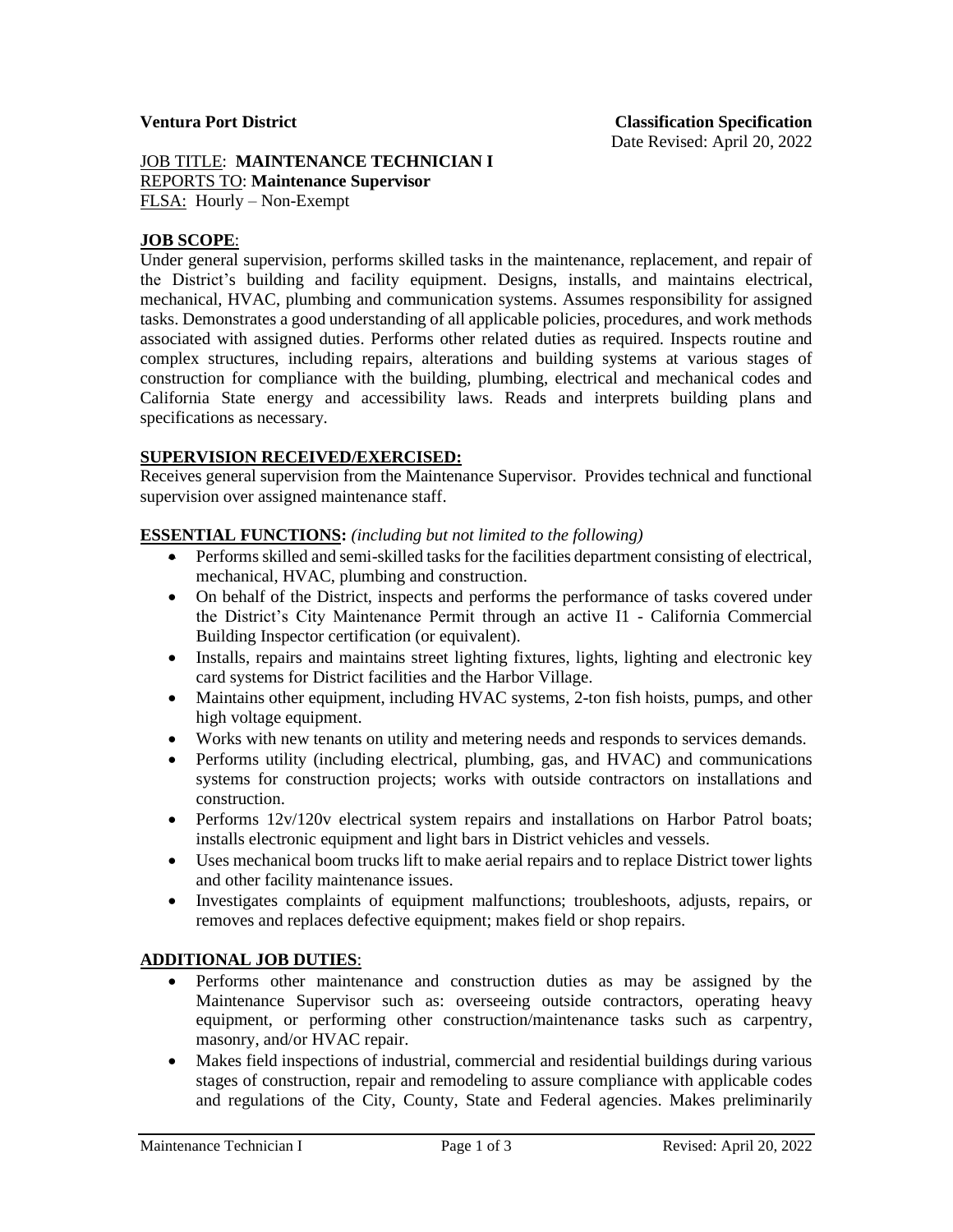review of blueprint plans and specifications, assures proper and safe installation of routine and complex building systems.

- Conducts building and maintenance inspections of Port District property. Evaluates structures damaged by natural disasters (fire, earthquakes, flooding) to ascertain stability and safety hazards.
- Coordinates inspection activities with other departments, providing technical advice when necessary.
- Investigates tenant complaints, as assigned.
- Confers with staff, architects, contractors, builders and the general public in the field and office. Assists in the checking of building plans and provides information and guidance to staff and contractors serving the District.
- Keeps records and prepares clear and concise correction notices and correspondence related to field inspections. And performs related duties assigned by management.
- Performs other duties as may be assigned by the Maintenance Supervisor and Facilities Manager.
- Provides support to the Capital Projects Manager, as assigned.
- Makes recommendation to the supervisor as to changes needed to improve programs and procedures.

**KNOWLEDGE/ABILITIES/SKILLS:** *(The following are a representative sample of the KAS's necessary to perform essential duties of the position.)* 

## KNOWLEDGE OF:

- Standard practices, methods, tools, and materials of one more of: electrical systems, mechanical and plumbing design, construction, maintenance and repair.
- Basic electronics and electronic test equipment (CMM/process meters, meggers, amprobes, etc.)
- Marine electrical and mechanical systems
- Methods and techniques of scheduling work assignments.
- Methods and techniques for record keeping and report preparation.
- Occupational hazards and standard safety practices.
- Operational characteristics of standard repair and maintenance tools and equipment.
- Experience in Microsoft Office products.

# ABILITY TO:

- Perform skilled maintenance work for all District facilities.
- Read and comprehend blueprints and schematic diagrams of electrical, mechanical and plumbing.
- Safely work with hand tools and testing equipment characteristic of the trade.
- Analyze and test electronic equipment and systems.
- Repair and install a variety of electronic/mechanical/plumbing equipment and systems.
- Organize, prioritize, and follow-up on work assignments.
- Work independently and as part of a team.
- Prepare simple reports.
- Perform heavy manual labor.
- Follow written and oral directions.
- Observe safety principles and work in a safe manner.
- Establish and maintain effective working relationships.